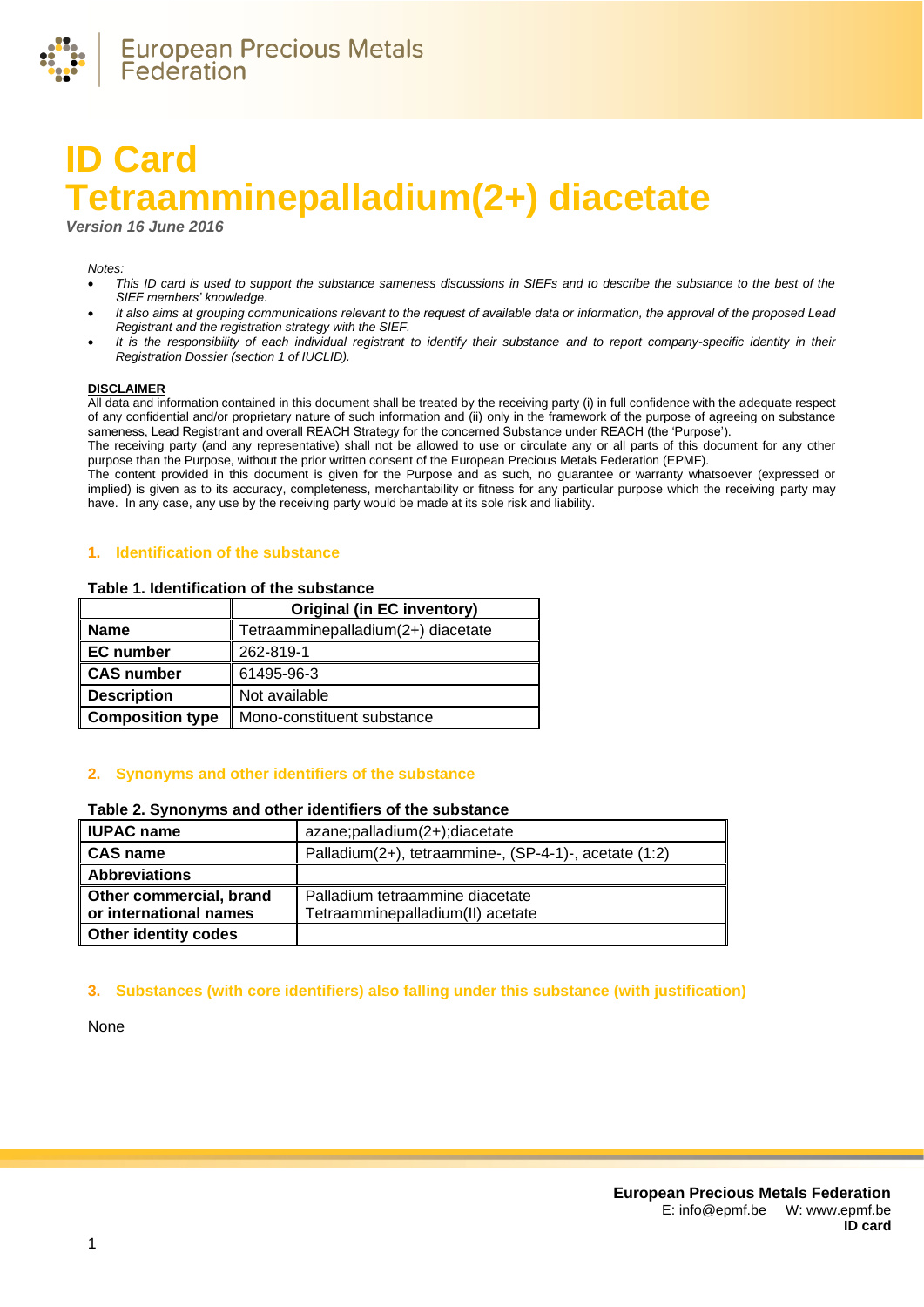

# **4. Information related to molecular and structural formula of the substance**

# **Molecular formula** C4H18N4O4Pd 15974-14-8  $H_{12} N_4 Pd$ ŅӉ NH, -NH ŇЊ **Structural formula**  $71 - 50 - 1$  $C_2$  H<sub>3</sub> $O_2$ - 0 **Smiles notation i** [Pd+2].[O-]C(=O)C.[O-]C(=O)C.N.N.N.N **Optical activity** Not applicable **Typical ratio of (stereo) Not applicable Molecular Weight / Molecular Weight range** 292,63 g/mol

# **Table 3. Information related to molecular and structural formula of the substance**

# **5. Typical composition of the substance**

#### <span id="page-1-0"></span>**Table 4. Typical composition solid**

|                                | <b>Name</b>                                                                                                                                                                                                                                        | <b>Symbol / Formula</b>                | Min & Max<br>concentrations<br>$(%)^{\S}$ | <b>Typical</b><br>concentration<br>(%) <sup>§§</sup> |
|--------------------------------|----------------------------------------------------------------------------------------------------------------------------------------------------------------------------------------------------------------------------------------------------|----------------------------------------|-------------------------------------------|------------------------------------------------------|
| <b>Main</b><br>constituent(s)* | Tetraamminepalladium(2+)<br>diacetate                                                                                                                                                                                                              | C4H18N4O4Pd                            | $82 - 100§$                               | 91                                                   |
| Impurity(ies)#                 | Chloride                                                                                                                                                                                                                                           | СI                                     | $0 - 0.5$                                 | < 0,1                                                |
|                                | Water                                                                                                                                                                                                                                              | H <sub>2</sub> O                       | $0 - 10$                                  | < 5                                                  |
|                                | Ammonium acetate                                                                                                                                                                                                                                   | $C_2H_7NO_2$                           | $0 - 8$                                   | < 5                                                  |
|                                | Several minor (especially<br>metallic) impurities which do<br>not affect the classification of<br>the substance because of their<br>non-hazardous nature or<br>because they do not exceed<br>the classification cut-off limits in<br>the substance | e.g. Ag, Au, Cu, Ir,<br>Pb, Pt, Rh, Ru | $0 - 0,5$                                 | < 0.5                                                |

**\*** ≥ 80 % (w/w) for mono-constituent substances; ≥ 10 % (w/w) and < 80 % (w/w) for multi-constituent substances.

**#** An impurity is an unintended constituent present in a substance, as produced. It may originate from the starting materials or be the result of secondary or incomplete reactions during the production process. While impurities are present in the final substance, they were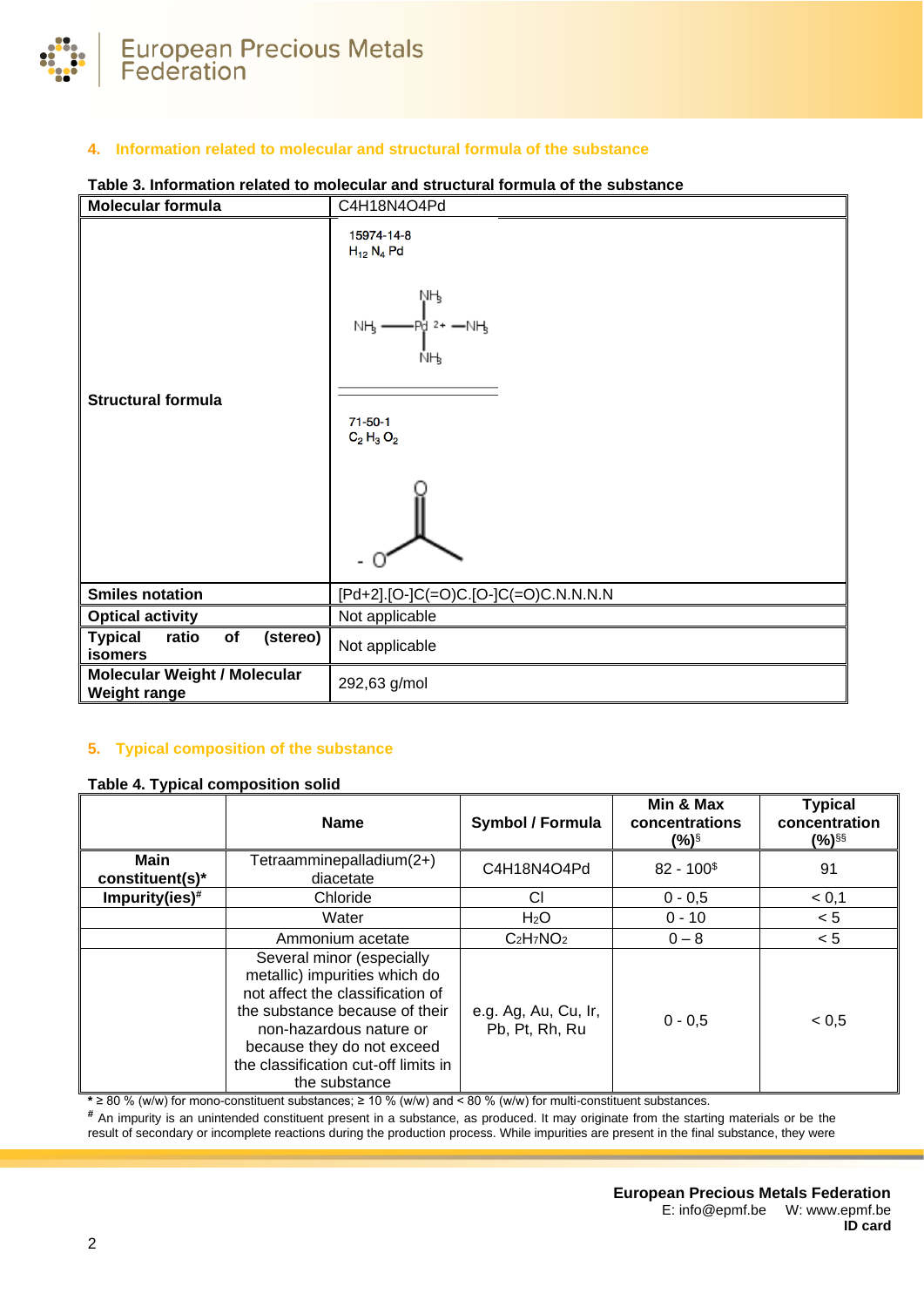

not intentionally added.

§ Concentration ranges define the substance sameness criteria agreed by all Consortium Members in preparation of the communication with other SIEF members.

§§ Typical concentration refers to the representative sample used for testing.

\$ Corresponds to 30-36.4 % Pd.

The composition given above is the composition of the solid substance. In practice, Tetraamminepalladium(2+) diacetate is only brought on the market in solution (usually with  $15 - 20$  % Pd content). The solvent can however be separated without affecting the chemical stability of the substance. The solid form is thus considered the same substance as the substance in solution; the solutions are considered mixtures under REACH.

#### **6. Information on appearance, physical state and properties of the substance**

| <b>Physical state</b>                  | Solid                        |
|----------------------------------------|------------------------------|
| Physical form*                         | Crystalline                  |
| Appearance                             | White / Pale yellow crystals |
| Particle size**                        | Fine to coarse powder        |
| Does the solid hydrolyse?#             | No                           |
| Is the solid hygroscopic? <sup>§</sup> | Yes / No                     |

#### **Table 5. Appearance / physical state / properties of the solid substance**

**\*** Crystalline form: solid material whose constituent atoms, molecules, or ions are arranged in an ordered pattern extending in all three spatial dimensions. Amorphous form: solid material whose constituent atoms, molecules, or ions are randomly arranged.

\*\* Nanoform: particles in the size range 1 - 100 nm (for full definition of a nanomaterial, see [http://ec.europa.eu/environment/chemicals/nanotech/index.htm#definition\)](http://ec.europa.eu/environment/chemicals/nanotech/index.htm#definition). Fine powder: particles in the size range 100 – 2.500 nm. Coarse powder: particles in the size range 2.500 nm  $-1$  mm. Massive object: particles in the size range  $>1$  mm.

**#** Hydrolysis: decomposition (cleavage of chemical bonds) by the addition of water.

**§** Hygroscopic substance: readily attracts moisture from its surroundings in open air, through either absorption or adsorption. Cf. also water/moisture content i[n Table 4.](#page-1-0)

# **Physical state** Solution **Solvent N** Water **Concentration range of substance in solution**<br>substance in solution **pH** (range) of the solution  $\|$  7 - 9 **Excess acid**

## **Table 6. Appearance / physical state / properties of the substance in solution**

<sup>\$</sup> Corresponds to 15-20 % Pd.

#### **7. Analytical data**

Annex VI of REACH requires the registrant to describe the analytical methods and/or to provide the bibliographical references for the methods used for identification of the substance and, where appropriate, for the identification of impurities and additives. This information should be sufficient to allow the methods to be reproduced.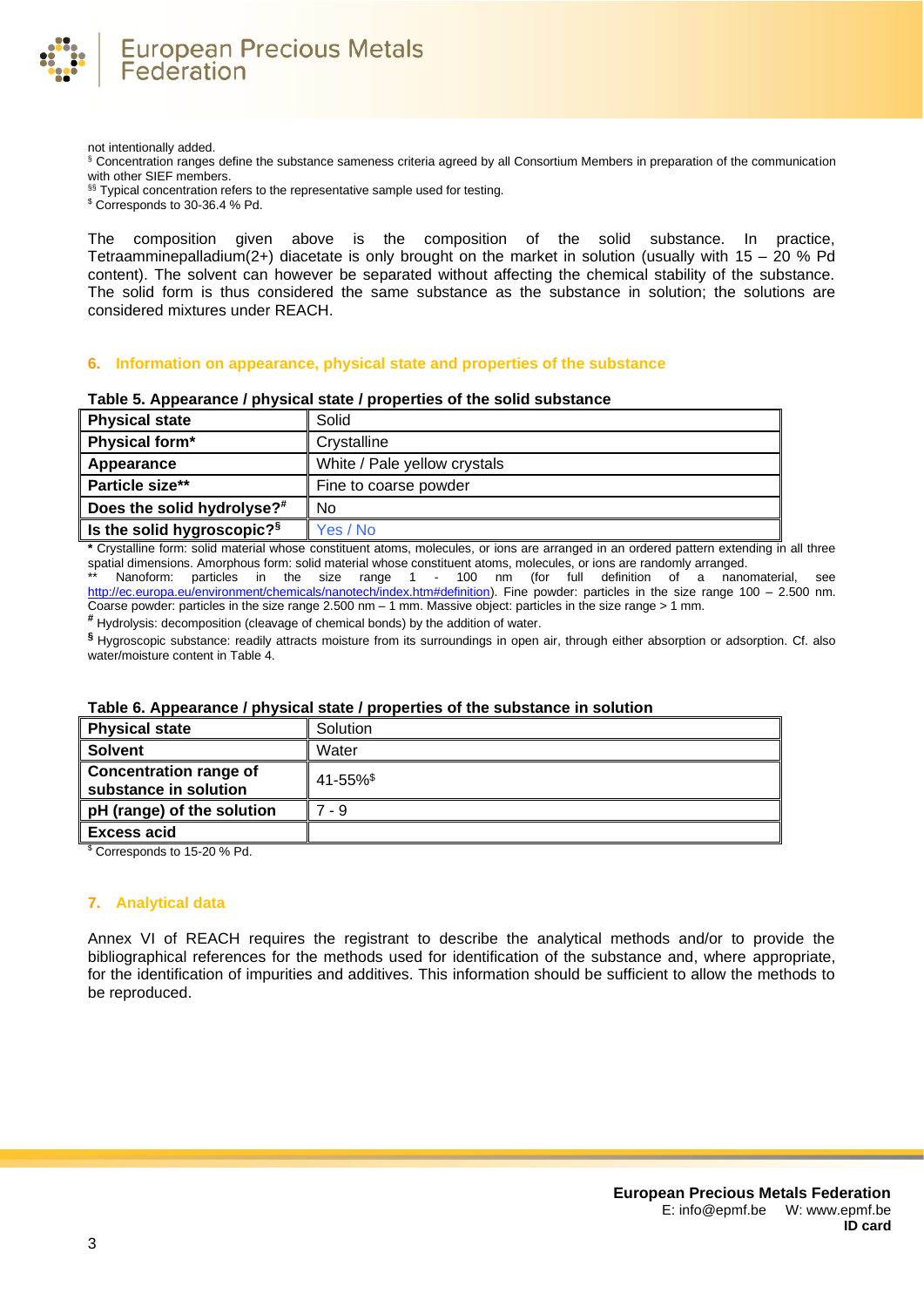

# **Table 7. Analytical methods for identification of the substance**

| <b>Parameter / Method</b>                              | <b>Recommended for</b><br>substance identification<br>and sameness check | <b>Applicable</b> | Not applicable or<br>not recommended |
|--------------------------------------------------------|--------------------------------------------------------------------------|-------------------|--------------------------------------|
| <b>Elemental analysis</b>                              |                                                                          |                   |                                      |
| ICP (ICP-MS or ICP-OES)                                | X                                                                        |                   |                                      |
| Atomic absorption<br>spectroscopy (AAS)                |                                                                          |                   |                                      |
| Glow discharge mass<br>spectrometry (GDMS)             |                                                                          |                   |                                      |
| <b>Molecular analysis</b>                              |                                                                          |                   |                                      |
| Infrared (IR) spectroscopy                             | X (solid)                                                                |                   |                                      |
| Raman spectroscopy                                     | X (solution)                                                             |                   |                                      |
| <b>Mineralogical analysis</b>                          |                                                                          |                   |                                      |
| X-Ray Fluorescence (XRF)                               |                                                                          | Χ                 |                                      |
| X-Ray Diffraction (XRD)                                | X                                                                        |                   |                                      |
| Morphology and particle sizing                         |                                                                          |                   |                                      |
| Electron microscopy (SEM,<br>TEM, REM)*#               |                                                                          |                   |                                      |
| Laser diffraction*#                                    | X                                                                        |                   |                                      |
| Particle size by other means<br>(e.g. sieve analysis)# |                                                                          |                   |                                      |
| Surface area by N-BET*#                                | X                                                                        |                   |                                      |
| <b>Other</b>                                           |                                                                          |                   |                                      |
|                                                        |                                                                          |                   |                                      |

\* Analytical techniques particularly (but not exclusively) relevant for nanomaterials.

# The choice of the technique for particle size depends on the size of the material as manufactured/imported/placed on the market/used.

#### **8. Lead Registrant**

Umicore AG & Co. KG (Germany) volunteers to be the Lead Registrant for Tetraamminepalladium(2+) diacetate. The EPMF will provide support to the Lead Registrant as laid down in the EPMF Agreement.

#### **9. REACH Strategy**

The table below presents the overall Registration Strategy for Tetraamminepalladium(2+) diacetate based on the information available to the EPMF by the date given above on the document.

The Registration Dossier will be prepared for the highest substance status (information requirements associated to a substance or Article 10 Registration being higher than an intermediate handled under strictly controlled conditions or Article 17 or 18 one) and associated tonnage band.

The recap below therefore reflects the scope of work of the EPMF for Tetraamminepalladium(2+) diacetate and sets the minimum and maximum set of information that will be gathered and/or produced when preparing the Registration Dossier for Tetraamminepalladium(2+) diacetate as described in this ID Card.

If higher information requirements are necessary, these can be included in the Registration dossier (if EPMF is made aware of these additional requirements in-time) as an update to the already submitted dossier.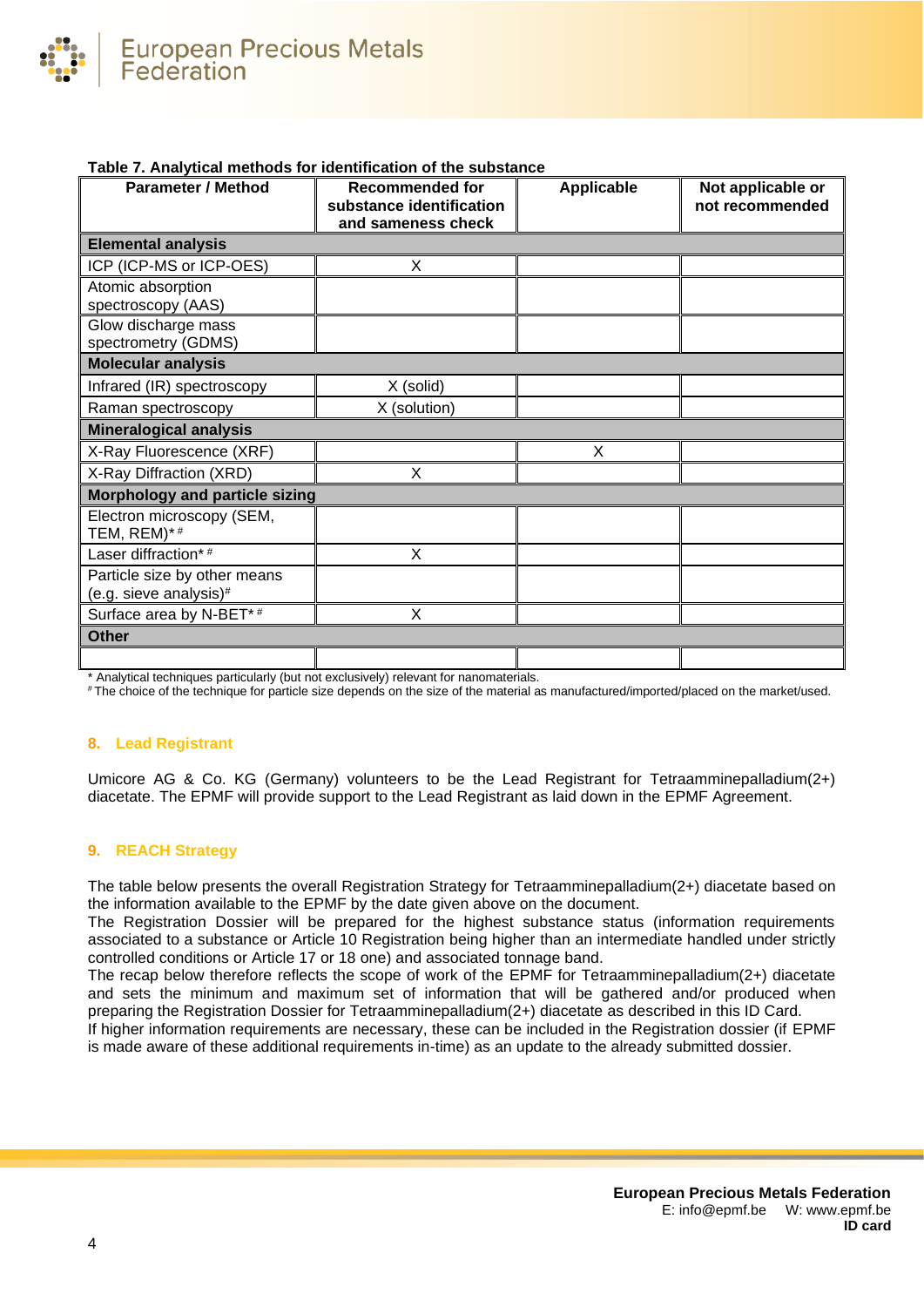

# **Table 8. REACH strategy for the substance (basis for REACH Registration preparation)**

| Item                            | <b>Description</b>                                                                                                                                                                     |
|---------------------------------|----------------------------------------------------------------------------------------------------------------------------------------------------------------------------------------|
| <b>REACH category</b>           | Mono-constituent substance                                                                                                                                                             |
| <b>Highest status</b>           | Substance                                                                                                                                                                              |
| <b>Highest tonnage band</b>     | $10 - 100$ t/a                                                                                                                                                                         |
| <b>Information requirements</b> | Available / Existing + Annex VII + Annex VIII                                                                                                                                          |
| <b>Existing classification*</b> | Acute Tox. 4 (H302) (oral)<br>Skin Sens 1A (H317)<br>Eye Irr. 2 (H319)<br>Aquatic Acute 1 (H400)<br>Aquatic Chronic 1 (H410)<br><b>Acute M-factor 10</b><br><b>Chronic M-factor 10</b> |
| <b>Registration deadline</b>    | 2018                                                                                                                                                                                   |

**\*** For the pure form, as in the REACH registration dossier

# **10. Scope of the Registration Dossier**

The uses included in this Registration Dossier are listed on the **EPMF** website.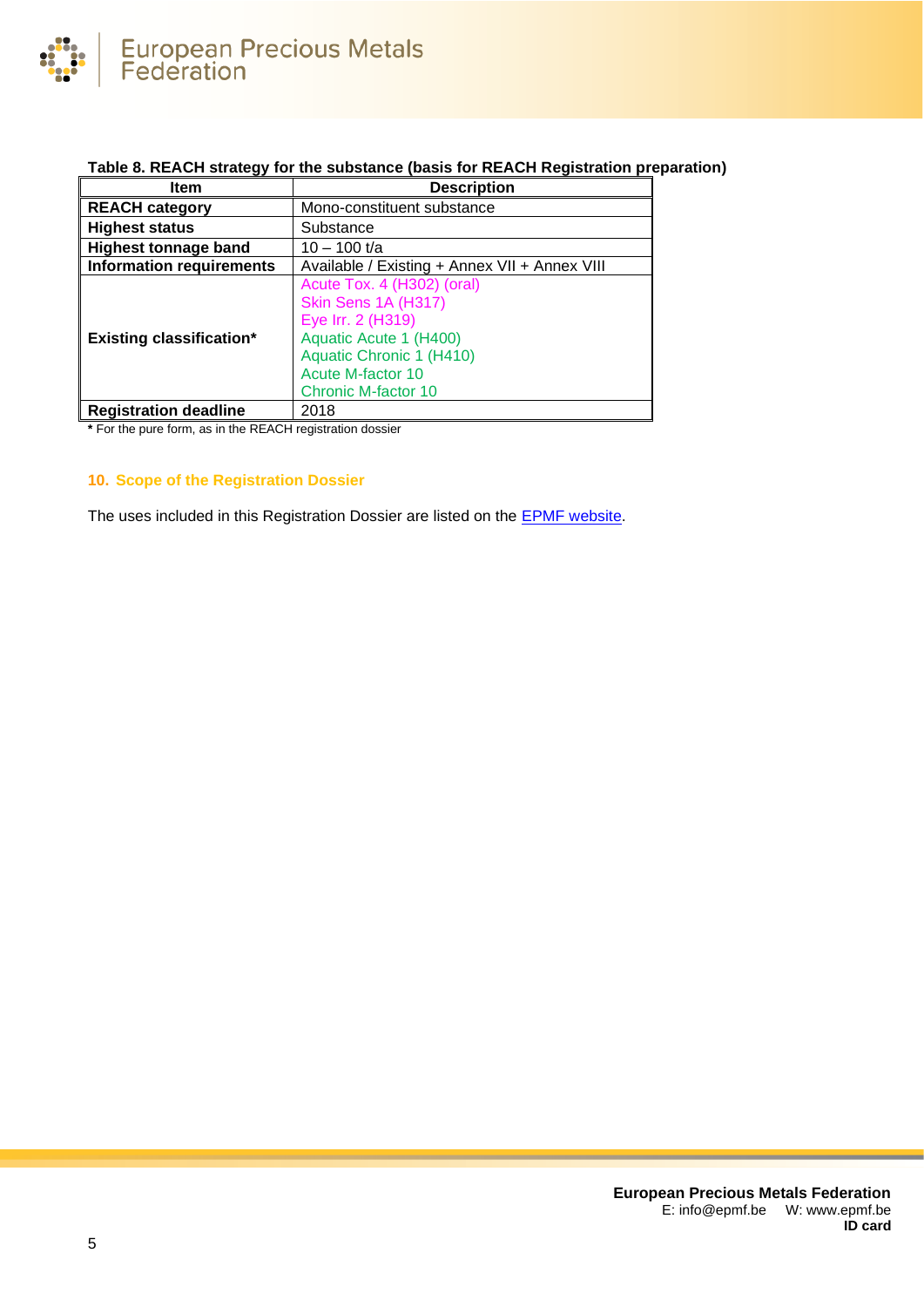

# **11. Analytical reference information**

Below the results of IR (solid) and Raman (solution) analysis of a reference sample.

# **IR analysis solid form**

Spectrometer: Infrared spectrometer Tensor 27, BRUKER Optics Spectral range: 4000 - 300 cm-1 Resolution: 2 cm-1 Scans: 32 scans Temperature: ambient Sample preparation: attenuated total reflection



**Figure 1. IR spectrum of Tetraamminepalladium(2+) diacetate (solid)**